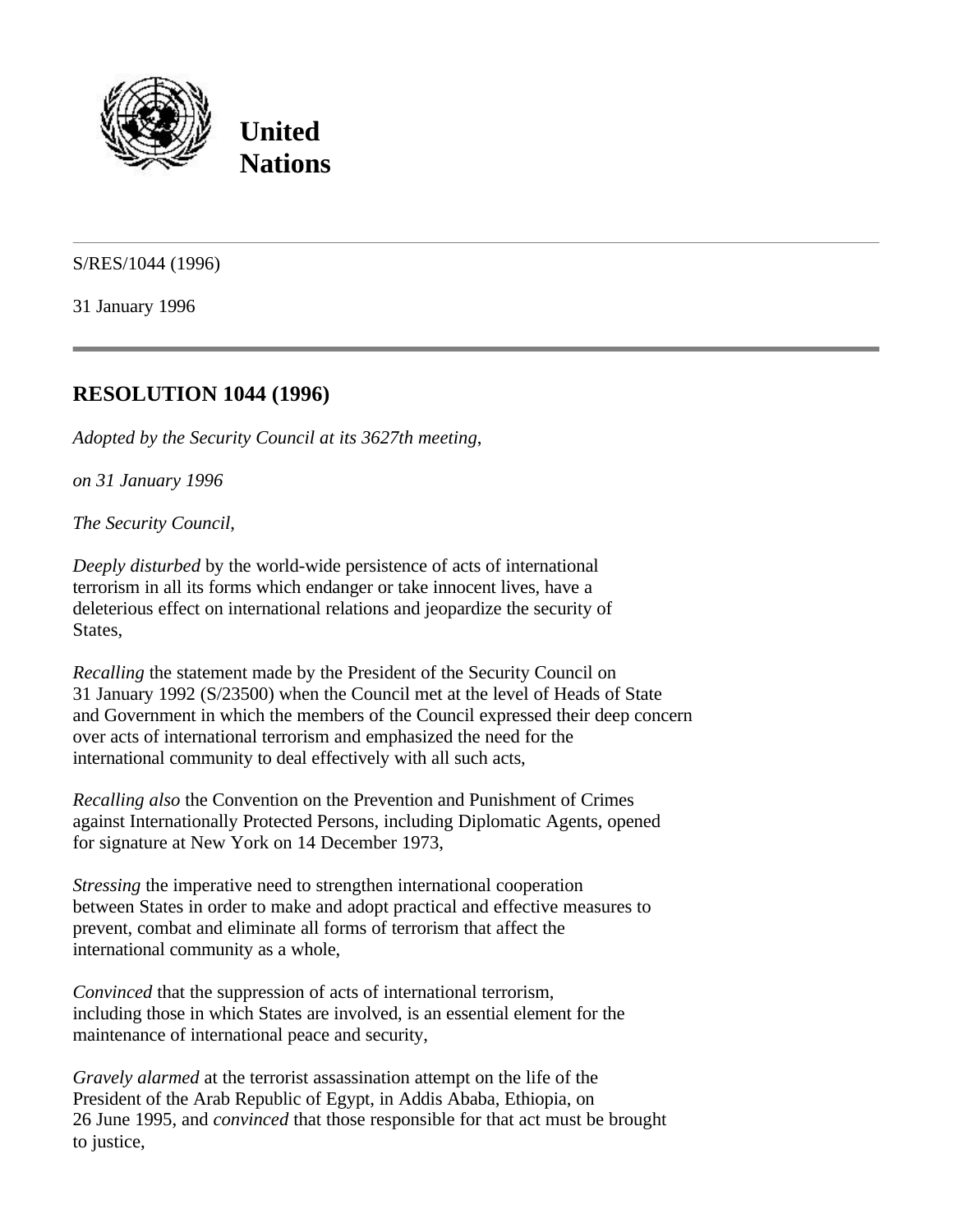*Taking note* that the Third Extraordinary Session of the Organization of African Unity (OAU) Mechanism for Conflict Prevention, Management and Resolution of 11 September 1995, considered that attack as aimed, not only at the President of the Arab Republic of Egypt, and not only at the sovereignty, integrity and stability of Ethiopia, but also at Africa as a whole,

*Taking note also* of the statements of the Central Organ of the OAU Mechanism of 11 September 1995 and of 19 December 1995 and *supporting* the implementation of the requests contained therein,

*Regretting* the fact that the Government of the **Sudan** has not yet complied with the requests of the Central Organ of the OAU set out in those statements,

*Noting* the letter from the Permanent Representative of Ethiopia of 9 January 1996 (S/1996/10) to the President of the Security Council,

*Noting also* the letters from the Permanent Representative of the **Sudan** of 11 January 1996 (S/1996/22) and 12 January 1996 (S/1996/25) to the President of the Council,

1.*Condemns* the terrorist assassination attempt on the life of the President of the Arab Republic of Egypt in Addis Ababa, Ethiopia, on 26 June 1995;

2.*Strongly deplores* the flagrant violation of the sovereignty and integrity of Ethiopia and the attempt to disturb the peace and security of Ethiopia and the region as a whole;

3.*Commends* the efforts of the Government of Ethiopia to resolve this issue through bilateral and regional arrangements;

4.*Calls upon* the Government of the **Sudan** to comply with the requests of the Organization of African Unity without further delay to:

(a)Undertake immediate action to extradite to Ethiopia for prosecution the three suspects sheltering in the **Sudan** and wanted in connection with the assassination attempt on the basis of the 1964 Extradition Treaty between Ethiopia and the **Sudan**;

(b)Desist from engaging in activities of assisting, supporting and facilitating terrorist activities and from giving shelter and sanctuaries to terrorist elements and act in its relations with its neighbours and with others in full conformity with the Charter of the United Nations and with the Charter of the Organization of African Unity;

5.*Urges* the international community to encourage the Government of the **Sudan** to respond fully and effectively to the OAU requests;

6.*Welcomes* the efforts of the Secretary-General of the OAU aimed at the